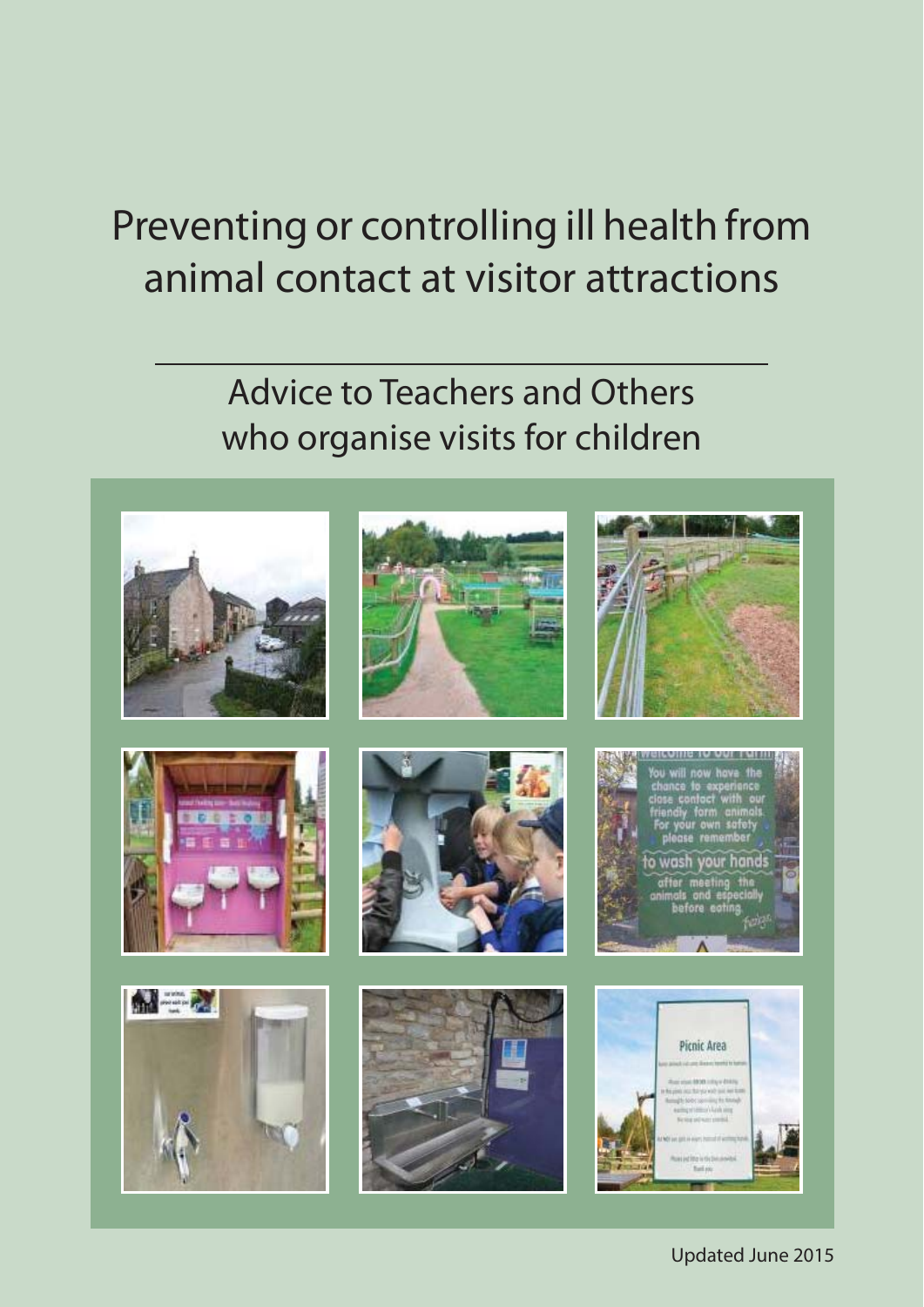## ADVICE TO TEACHERS AND OTHERS WHO ORGANISE VISITS FOR CHILDREN

This advice is for teachers and others who organise visits by children on the precautions necessary to reduce the risk of ill health arising from contact with animals.

All animals naturally carry a range of micro-organisms, some of which can be transmitted to humans, where they may cause ill health. Some of these, such as Escherichia coli O157 (E. coli O157) or Cryptosporidium parvum (a microscopic parasite), present a serious health hazard and have the potential to cause serious illness and health problems which may be particularly severe in young children.

As with many other educational or recreational activities, visits can never be considered free from all risk. However, while the hazards are real, the risk of infection in children can be readily controlled by simple everyday measures. The following practical steps will help make your visit even more safe, healthy and enjoyable.

#### **Before your visit, you should:**

- Read and understand the advice in the industry Code of Practice, and discuss arrangements for the visit with the management at the site.
- Confirm that the control measures provided at the site match the recommendations in the industry Code of Practice.
- Seek advice from your local authority or organisation on what the appropriate ratio of pupils to teachers/leaders/assistants/parents should be.
- Discuss and agree with the supervisors, parents or staff of the school, crèche leaders of youth organisations etc. their roles and responsibilities during the visit. In particular, they must understand the need tomake sure that the children wash, or are helped towash, their hands thoroughly after contacting animals and before eating. Key points to cover with the children should include:
	- explaining the rules for the visit, stressing that they must not eat, drink or chew anything (including sweets) outside the areas in which you permit them to do so;
	- explaining why they must wash their hands thoroughly after contact with the animals, and before eating or drinking anything;
	- demonstrating how to wash their hands properly;
	- discussing the requirements for appropriate clothing, including suitable footwear. You should liaise withthe attraction to ascertain what this is;
	- checking that cuts, grazes etc on children's hands are covered with a waterproof dressing.